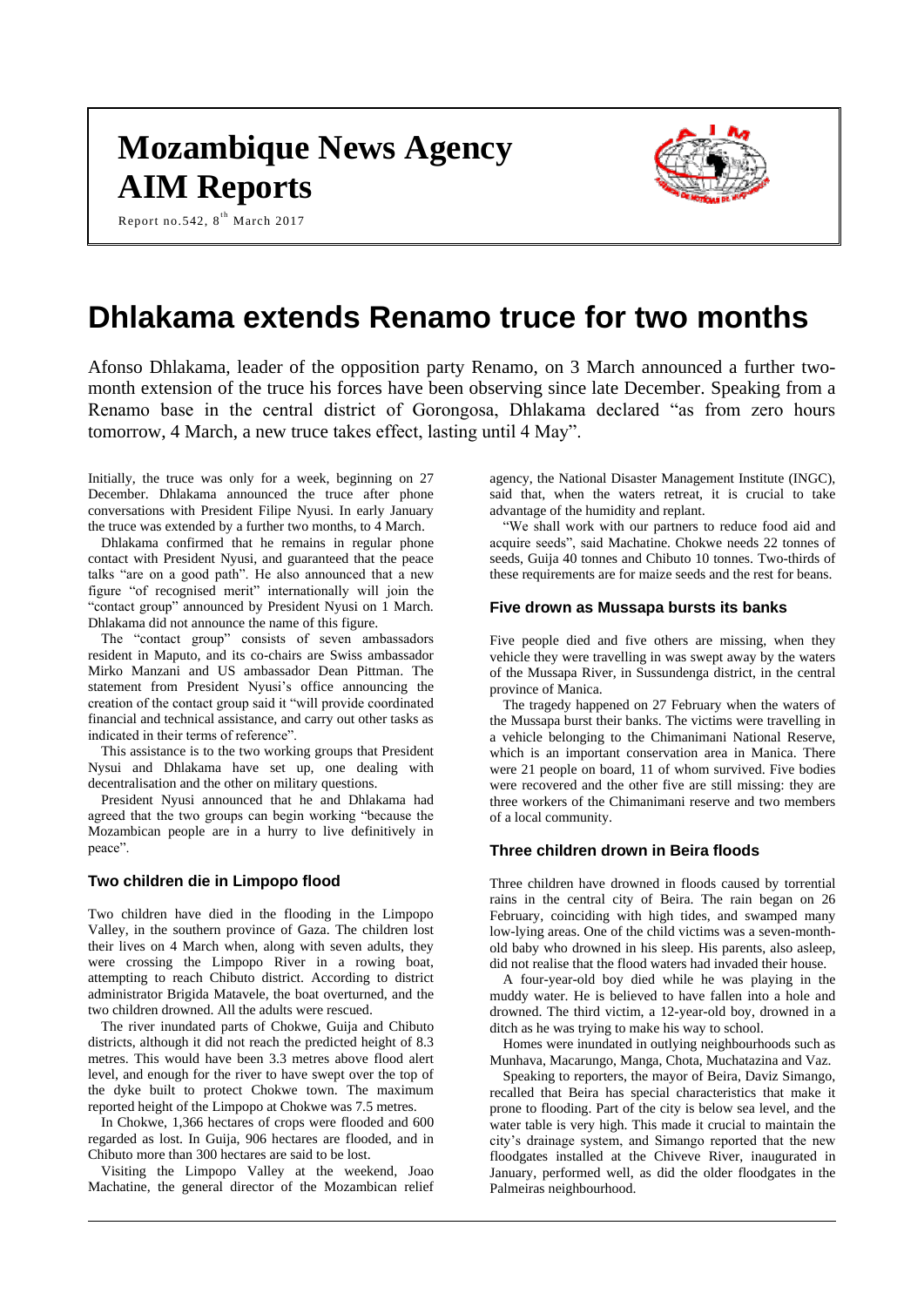# **ENI selling stake in Rovuma Basin**

The Italian energy company ENI has said it is "within weeks" of finalising a deal worth billions of dollars to sell a stake in its operations in the Rovuma Basin, off the coast of northern Mozambique, according to a report in the "Financial Times".

ENI chief executive Claudio Descalzi told the paper that the transaction was "very close" but declined to comment on the identity of the buyer.

However, it is no secret that ENI has been in lengthy negotiations with the US company ExxonMobil, and last October the chairperson of Mozambique's National Hydrocarbon Company (ENH), Omar Mitha, told the Maputo daily "Noticias" that ExxonMobil would become a partner of ENI in offshore area four of the Rovuma Basin.

Massimo Bonisoli, an analyst at the debt recovery company Equita, cited by the "Financial Times" estimated the sale of a 20 per cent stake in Area 4 could raise US\$1.79 billion for ENI, with the potential for this to rise to as much as US\$2.63 billion should the Italian group eventually hand over operational control to the buyer. This is of enormous interest to Mozambique, because of the huge amount of capital gains tax that would be paid on such a transaction.

ENI controls a 50 per cent indirect interest in Offshore Area Four owned through ENI-East Africa, which holds 70 per cent of the concession. The other 20 per cent held via ENI-East Africa belongs to the Chinese company CNPC. The other three partners, with ten per cent each, are Galp Energia of Portugal, Kogas, and Mozambique's National Hydrocarbon Company (ENH).

Plans are advanced to set up a floating liquefied natural gas (FLNG) facility in Area Four above the Coral South gas field. So far, the consortium has invested about US\$2.8 billion in Area Four, and it is estimated that the FLNG project will cost a further eight billion dollars.

Production of LNG is due to begin in 2022. However, the Final Investment Decision cannot take place until CNPC formerly commits itself to the investment (all the other partners have now approved their share of the investment).

An agreement has already been reached under which all the gas produced from the FLNG plant will be sold to the British company BP over a twenty year period.

The total gas discovered in Area Four is 85 trillion cubic feet. Neighbouring Area One, where the US company Anadarko is the operator, holds an estimated 75 trillion cubic feet of gas. Anadarko is planning to build an onshore LNG facility to produce 12 million tonnes of LNG a year. Later it hopes to raise production to 20 million tonnes a year. However, Anadarko is at least a year behind ENI in the race to deliver LNG to the market.

### **Unions suggest two wage rises in 2017**

Mozambique's main trade union federation, the OTM (Mozambican Workers' Organisation) has suggested that, if the country's current financial situation prevails, then the minimum wage should be increased twice this year.

OTM General Secretary Alexandre Munguambe made this call public on 3 March, during a meeting of the Labour Consultative Commission (CCT), the tripartite negotiating forum between the government, the unions, and the employers' organisations.

The standard practice has been for the CCT to agree on a set of minimum wages by sector, which the government then puts into law. The new wages take effect as from 1 April each year. But the OTM is now suggesting that in times of high inflation, wages should be adjusted more frequently.

"We recall that in the past when annual inflation reached two digits, the minimum wage was increased twice a year", said Munguambe. "If the current situation continues, there is every reason to return to this practice".

In 2016, inflation rose, largely because of the depreciation of the Mozambican currency, the metical. According to the National Statistics Institute (INE), based on the consumer price indices of the three largest cities (Maputo, Nampula and Beira), inflation for the year reached 25.27 per cent.

Munguambe stressed that workers' living standards had tumbled. "2016 was characterised by politico-military instability, natural disasters, a financial crisis, depreciation of the metical and unsustainable foreign debts", he said. "These factors raised the cost of living to unbearable levels, and worsened the poverty of the majority of Mozambicans".

Labour Minister Vitoria Diogo, who chairs the CCT, gave a much rosier picture, claiming that 277,647 jobs were created in 2016. In addition, 106,749 citizens, mostly young, had attended professional training courses, thus increasing their chances of obtaining good jobs.

# **Top official denounces prison overcrowding**

Serious overcrowding in Mozambican prisons hinders the rehabilitation of prisoners, damages their dignity, and imposes extra costs on the State, denounced the President of the Supreme Court, Adelino Muchanga, on 1 March.

Speaking at the ceremony opening the 2017 judicial year, Muchanga pointed out that total capacity in Mozambican jails was for 8,188 prisoners, but they are now holding over 18,000 people – more than twice the installed capacity.

He blamed the overcrowding on excessive use of preventive detention, the slowness in bringing prisoners to trial, and the use of imprisonment, rather than alternative forms of punishment, for petty offences.

In 2016, Muchanga said, 35 per cent of those in the country's jails had not been tried but were in preventive detention. Many of them had not even been charged, and of those facing charges many could be released on bail and told to await their trials at home.

In addition, there has been a substantial increase in the number of habeas corpus requests reaching the Supreme Court. "We receive 15 habeas corpus requests in 2015, and the number rose to 61 in 2016, almost all of them based on the fact that the limits on preventive detention had been exceeded", he continued.

Most detainees cannot afford a lawyer, and know nothing about the habeas corpus rules: if they did, the number of requests would certainly be much larger.

Attorney-General Beatriz Buchili also denounced prison conditions, noting that the number of people now incarcerated was higher than it had been for the last three years. She agreed with Muchanga that the situation could be minimised by reducing the number of illegal detentions, speeding up judicial procedures, and using alternative punishments (such as community service) instead of imprisonment.

Buchili hoped that a new Penal Procedural Code and a Code on Alternatives to Prison, now under consideration by the country's parliament, the Assembly of the Republic, will significantly improve prison conditions.

She also denounced the "countless reports" of inhuman treatment of detainees in prisons and police cells. A major challenge for the bodies of the administration of justice, she said, was to eliminate these situations, since "people who are incarcerated, although they have committed offences, are still human beings and deserve full respect and dignity".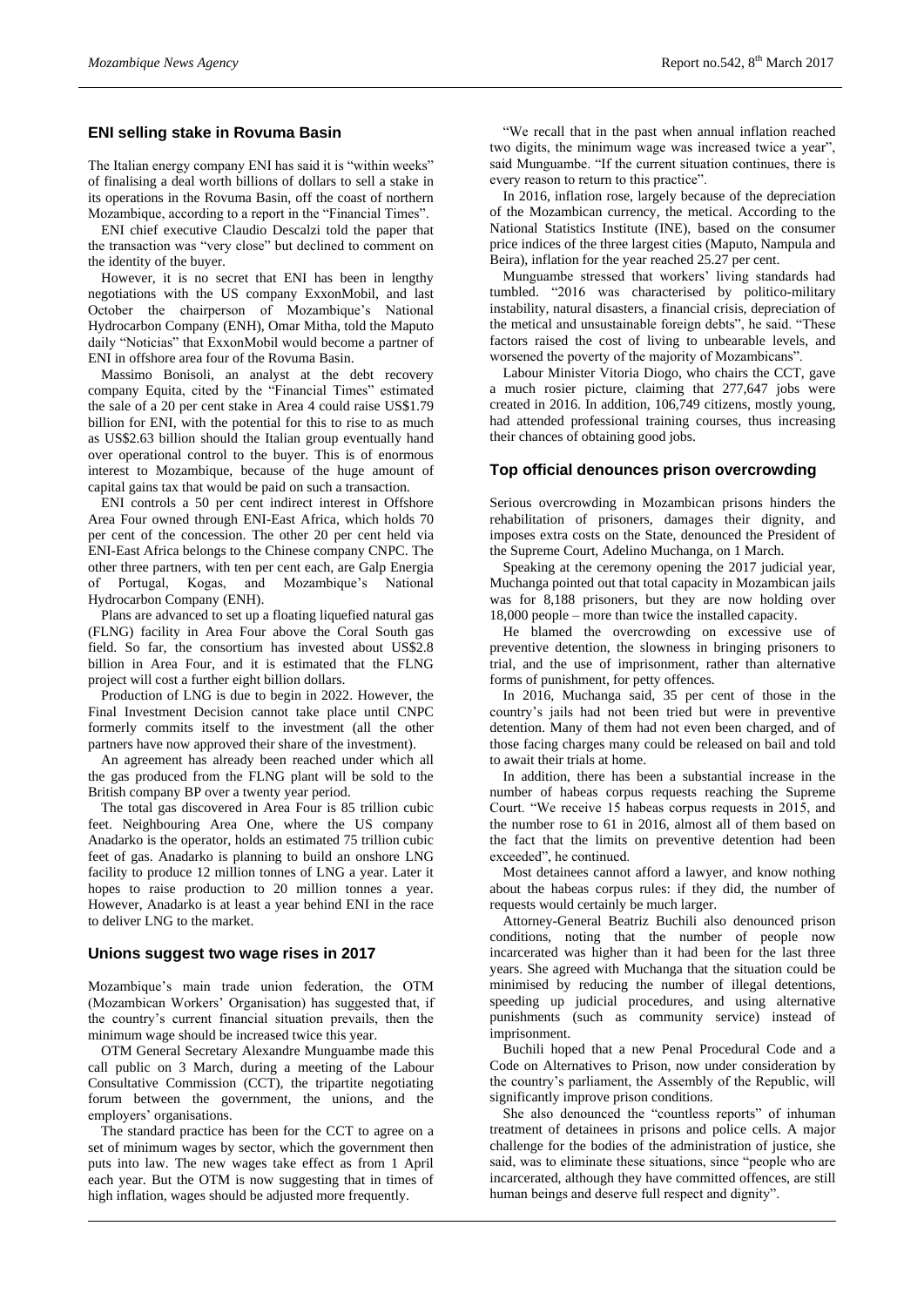### **Swedish support for safe abortion**

The Swedish government and the international NGO Ipas, which works around the globe to support the sexual and reproductive rights of women, are now collaborating to ensure the access of Mozambican women and girls to safe abortion and contraception services.

According to a press release from the Swedish embassy, this programme began last December and will run until December 2019. Sweden is contributing about US\$5 million to the programme.

It is intended to increase the knowledge, opportunities and capacities of women and girls to take informed and safe decisions about abortion and contraception.

In Mozambique, Ipas works with the Ministry of Health and is a member of the Ministry's Technical Group on Abortion, which is developing norms and directives for the provision of comprehensive abortion services.

Abortion was decriminalised under the new Penal Code, approved by the Mozambican parliament, the Assembly of the Republic, in 2014.

The Ministry of Health estimates that about 11 per cent of all maternal mortality in Mozambique is due to unsafe, clandestine abortions.

The Swedish release notes that currently, safe abortion services are only available in the urban areas of southern Mozambique. So the programme supported by Sweden will focus on the northern province of Nampula, and on Zambezia in the centre of the county, where there is little or no abortion service. Between them, these two provinces account for about 40 per cent of the Mozambican population. But they have some of the worst sexual and reproductive health indicators in the country.

Sexual and reproductive rights "are fundamental human rights for attaining gender equality, poverty reduction and sustainable development", declared Swedish ambassador Irina Schoulgin Nyoni. "This support is a fundamental part of Sweden's feminist foreign policy".

#### **Rehabilitation of Manica power stations**

The Mavuzi and Chicamba hydro-electric power stations, on the Revue River in the central province of Manica, have been delivered to the publicly-owned electricity company, EDM, after a complete rehabilitation.

Rehabilitation and modernization of the two power stations was in the hands of a consortium of French and Norwegian companies. It cost US\$120 million and took three years. Although they will not be formally re-inaugurated until late March, they are already in use.

According to the project coordinator, Abraao Rafael, who is also EDM's deputy director for electrification and projects, the final certificate testifying to receiving the stations after their rehabilitation was signed on 20 February.

EDM uses Chicamba and Mavuzi to supply electricity to Manica and the neighbouring province of Sofala, and the power is only sufficient with the interconnection with the Chibata sub-station which draws its power from the Cahora Bassa dam on the Zambezi.

The modernisation was important in order to prolong the life of the two power stations, which were in danger of shutting down entirely due to the obsolescence of their components. Because the original parts no longer exist on the international market, the consortium had to design and make new parts. EDM claims that the work has given Chicamba and Mavuzi an additional 30 years of useful life.

The work also allows the stations to generate almost 20 megawatts more than they could prior to the rehabilitation. Thus the maximum generating capacity at Chicamba has risen from 38 to 44 megawatts, and that at Mavuzi has risen from 30 to 41 megawatts.

#### **New power station for Inhambane**

A new gas-fired power station, capable of generating 400 megawatts of electricity, will be built in the southern province of Inhambane, the Minister of Mineral Resources and Energy, Leticia Klemens, announced on 23 February.

Construction will begin next year and should be concluded by 2021. The source of power is the natural gas from the Temane and Pande gas fields in Inhambane, exploited by the South African petrochemical giant Sasol. The power station, plus the transmission line to carry the electricity from Temane to Maputo, will cost US\$1.2 billion.

Klemens said the transmission line will be run as a partnership between EDM and HCB, while the power station will be "a public-private partnership between Sasol and EDM".

EDM chairperson Mateus Magala said the transmission line will be ready six months before the power station since it is the line to Maputo that will make the whole project viable. This transmission line would become the first stage in the "backbone" of the country's electricity grid, running from the Zambezi Valley to the far south.

This "backbone", discussed for many years, would end the embarrassing situation whereby the Cahora Bassa power that EDM buys from HCB to supply the south of the country does not go there directly but passes through South Africa.

The African Development Bank (ADB) has expressed an interest in financing the project but wants to see whether it can be profitable, before taking a final decision. "What we can invest will depend on the revenue this project can generate, but we are interested in taking part", said the ADB representative in Mozambique, Joseph Ribeiro.

The list of potential funding agencies also includes the World Bank, Norway, the German development bank, KfW, the Japanese International Cooperation Agency (JICA), and the French Development Agency (AFD).

Klemens said the Inhambane power station is part of the strategy to diversify sources of energy. There are already two gas-fired power stations at Ressano Garcia, on the South African border, which can generate 295 megawatts between them. Adding the projected 100 megawatt combined cycle power plant (using both gas and a steam turbine) in Maputo, the 40 megawatt Kuvaninga power station at Chokwe, in the Limpopo Valley, and now the Inhambane project, this means that within the next few years a total generating capacity of 835 megawatts will be available in southern Mozambique.

Klemens said this would bring to fruition the idea of "developing a Southern Regional Electricity Generating Park".

For EDM, the Inhambane project comes as a lifeline to rescue it from major financial difficulties, since it would greatly increase EDM's revenue, and relieve it of its current need to import electricity from the South African company Eskom.

The current electricity demand in Mozambique is 900 megawatts (excluding the consumption of the Mozal aluminium smelter). EDM acquires 750 megawatts from domestic sources, mainly HCB, but must purchase the other 150 megawatts from Eskom, which is much more expensive.